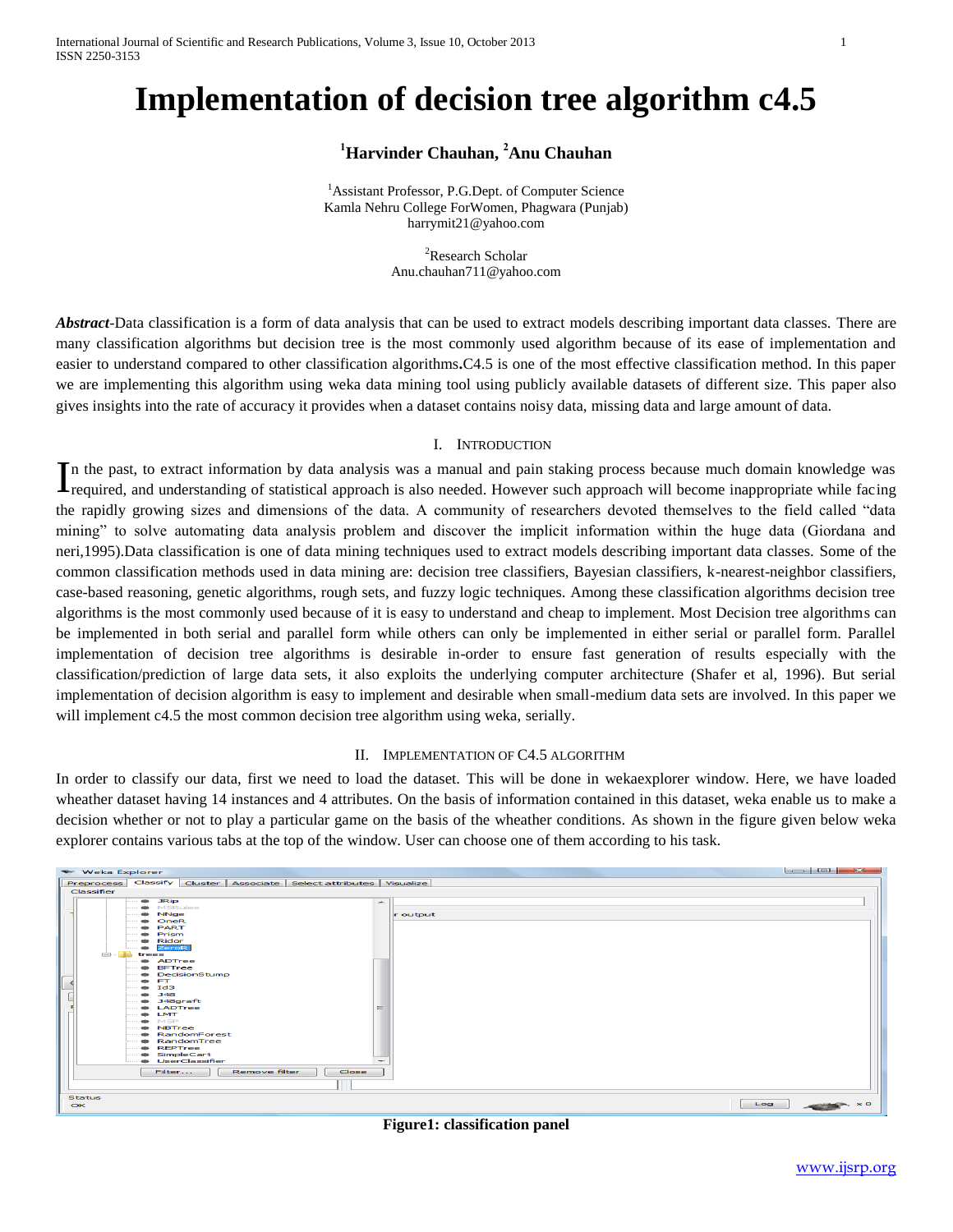As per our research is concerned we need to click on classify tab. This window consists of various classifiers like bays, functions, lazy, meta and tree etc. available in weka. We first click on trees, then choose J48 ( c4.5 is termed as J48 in weka software) which results in following figure.

| <b>Weka Explorer</b>                                                 |                                                    |                  |                                     |
|----------------------------------------------------------------------|----------------------------------------------------|------------------|-------------------------------------|
| Classify Cluster Associate Select attributes Visualize<br>Preprocess |                                                    |                  |                                     |
| Classifier                                                           |                                                    |                  |                                     |
| 148 -C 0.25 -M 2<br>Choose                                           |                                                    |                  |                                     |
| <b>Test options</b>                                                  | Classifier output                                  |                  |                                     |
| <b>O</b> Use training set                                            | $==$ bummary $==$                                  |                  | ∽                                   |
| Set<br>Supplied test set                                             | Correctly Classified Instances                     | ٠                | 64.2857 %                           |
| <b>Folds</b><br>10<br>Cross-validation                               | Incorrectly Classified Instances                   | 5.               | $35.7143$ %                         |
| $\frac{1}{2}$<br>66<br>Percentage split                              | Kappa statistic                                    | 0.2553           |                                     |
|                                                                      | Mean absolute error                                | 0.2976<br>0.5049 |                                     |
| More options                                                         | Root mean squared error<br>Relative absolute error | 62.5<br>象        |                                     |
|                                                                      | Root relative squared error                        | $102.3456$ &     |                                     |
| (Nom) play                                                           | Total Number of Instances                          | 1.4              |                                     |
| <b>Start</b><br><b>Stop</b><br>Result list (right-click for options) | --- Detailed Accuracy By Class ---                 |                  |                                     |
| $00:53:53 - trees.Id3$                                               | <b>TP Rate</b><br>FP Rate                          | Precision        | Recall F-Measure<br><b>BOC Ares</b> |
| 00:57:00 - trees. J48                                                | $0.6 -$<br>0.333                                   | 0.5<br>0.6       | 0.545<br>0.767                      |
|                                                                      | 0.4<br>0.667                                       | 0.75<br>0.667    | 0.706<br>0.767                      |
|                                                                      | Weighted Avg.<br>0.376<br>0.643                    | 0.661<br>0.643   | 0.649<br>0.767                      |
|                                                                      | === Confusion Matrix ===                           |                  | $=$                                 |
|                                                                      | $\leftarrow$ - classified as<br>$\mathbf{a}$ b     |                  |                                     |
|                                                                      | $32 + a = no$                                      |                  |                                     |
|                                                                      | $361b - ye3$                                       |                  |                                     |
|                                                                      | $\epsilon$                                         | ALC U            |                                     |
| <b>Status</b>                                                        |                                                    |                  |                                     |
| $\alpha$                                                             |                                                    |                  | Log<br>$\times$ 0                   |

**Figure2: Weka run information for C4.5**

The name of the classifier listed in the text box right beside the choose button. The text after j48 represents parameter setting. These are default parameters which states that the confidence factor for pruning is 0.25, to use binary splits and restrict the minimum no. of instances in a leaf to 2 which means grow the tree fully. We can set these parameters according to our convenience too. After setting parameters we choose one of the test methods as four are given here. Finally click on the start button to build decision tree. The right hand side window shows classifier output, which shows some text and numeric values which is not easy to interpret. We will discuss it later. So let us look at graphical representation of this tree by choosing visualize tree option. In this way weka grow decision tree applyingc4.5 algorithm of data classification technique in data mining.



**Figure3:Graphical representation of decision tree using C4.5**

#### III. ACCURACY EVALUATION

The accuracy of a classifier is the percentage of test set tuples that are correctly classified by the classifier. There are four accuracy evaluation methods in weka, termed as test methods. In this paper we have used 10 fold cross validation method due to its low biasness. For estimating the accuracy of c4.5 we have taken different datasets of different size.

#### **3.1 Effect of noisy data**

Data that contains errors due to human mistakes, expert's misjudgment in classifying training examples etc. When noisy datasets are applied to c4.5 algorithm, it still provides greater accuracy as it employs tree pruning methods which avoid noise from data. The obtained accuracy rates are shown in the table below.